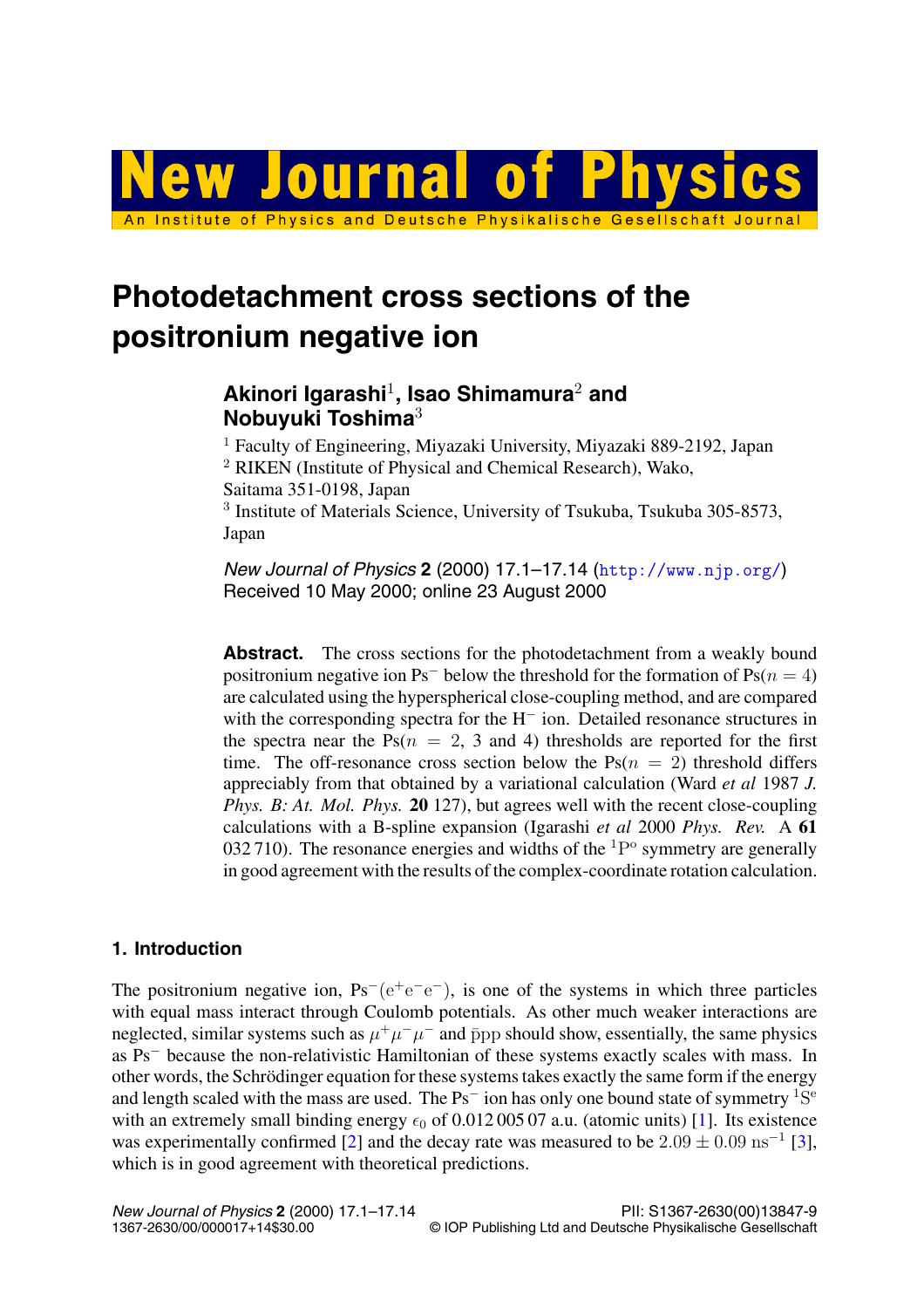The Ps<sup>−</sup> ion is also one extreme example of two electrons bound simultaneously to a particle with a unit positive charge. The other extreme is the negative hydrogen ion  $H^-$  (and its isotopes D<sup>−</sup> and T<sup>−</sup>). It would be of great interest to elucidate the change in the dynamics of the bound, continuum and resonance states of these systems as the mass of the positively charged particle decreases from the proton down to the positron.

Whereas no experimental measurement has been carried out for Ps<sup>−</sup> photodetachment or e<sup>−</sup> + Ps scattering, Ps beams have recently become available and direct measurements of the total cross sections of the Ps scattering by simple atomic and molecular systems have been reported [\[4](#page-12-0)]. Thus, the experimental studies of the continuum states of the Ps<sup>−</sup> system may be plausible in the near future.

Theoretically, some studies have been made on the dynamics of the Ps<sup>−</sup> system. In particular, Ward *et al* [[5\]](#page-12-0) calculated variationally the  $e^-$  + Ps elastic and Ps<sup>−</sup> photodetachment cross sections below the threshold for  $Ps(n = 2)$ , although the cross sections in the resonance region below this threshold were not shown in detail. Bhatia and Drachman [\[6](#page-12-0)] and Ermolaev and Mandal [\[7](#page-12-0)] obtained the cross sections of  $Ps(n = 1)$  production by photodetachment of Ps<sup>−</sup> by model calculations that are valid only in a narrow energy region near the detachment threshold. Botero and Greene [[8\]](#page-12-0) made a semi-quantitative estimation of the resonances (of <sup>1</sup>P<sup>o</sup> symmetry) in the photodetachment cross sections near the Ps( $n = 2$ ) threshold by an adiabatic treatment in the hyperspherical-coordinate representation. Resonances of  ${}^{1}P^{\circ}$ symmetry were also studied using the complex-coordinate rotation method with Hylleraas-type basis functions [\[9\]](#page-12-0)–[[12\]](#page-12-0). This method was extended for other symmetries; see [\[12](#page-12-0)] and references therein. Recently, Igarashi *et al* [[13](#page-12-0)] used a close-coupling method with a B-spline expansion and calculated the off-resonance Ps<sup>-</sup> photodetachment cross section below the Ps( $n = 2$ ) threshold.

It is now generally recognized that the hyperspherical coordinate system is much more appropriate for the study of the dynamics of strongly correlated three-body systems than the conventional independent-particle coordinate system. The pioneering work by Macek [\[14](#page-12-0)] and subsequent studies of two-electron atoms [\[15](#page-12-0), [16](#page-12-0)] clearly indicated the usefulness of adiabatic hyperspherical potentials, or the potential energy curves drawn as functions of the hyper-radius  $\rho = \sqrt{r_1^2 + r_2^2}$  (with the radial coordinates  $r_1$  and  $r_2$  of the two electrons), in understanding the physics of the bound and resonance states both visually and numerically in analogy with adiabatic molecular potential curves. A great improvement in the numerical accuracy was achieved by taking the non-adiabatic coupling into account; the close-coupling method in terms of hyperspherical coordinates, or the hyperspherical close-coupling (HSCC) method, was found to be a powerful tool for studying strong electron–electron correlation effects in two-electron systems such as He and H<sup>-</sup> [\[15,](#page-12-0) [16\]](#page-12-0). It has been successfully applied to the calculations of photoionization and photodetachment cross sections; see, for example, [[17,](#page-12-0) [18\]](#page-12-0). It would be interesting to see the applicability of the HSCC method to the Ps<sup>−</sup> system, and to compare the photodetachment cross sections between Ps<sup>−</sup> and H−. In fact, we applied the HSCC method to S- and P-wave elastic scattering and the *ortho*-to-*para* Ps conversion process in electron collisions with Ps in a previous publication [\[19](#page-13-0)]. S-wave scattering of electrons by Ps was also treated by Zhou and Lin [\[20](#page-13-0)] by the use of the HSCC method.

In this work, we calculate the cross sections  $\sigma(\hbar\omega; n)$  for photodetachment

$$
\hbar\omega + \text{Ps}^- \to e^- + \text{Ps}(n) \tag{1}
$$

*New Journal of Physics* **2** (2000) 17.1–17.14 (<http://www.njp.org/>)

17.2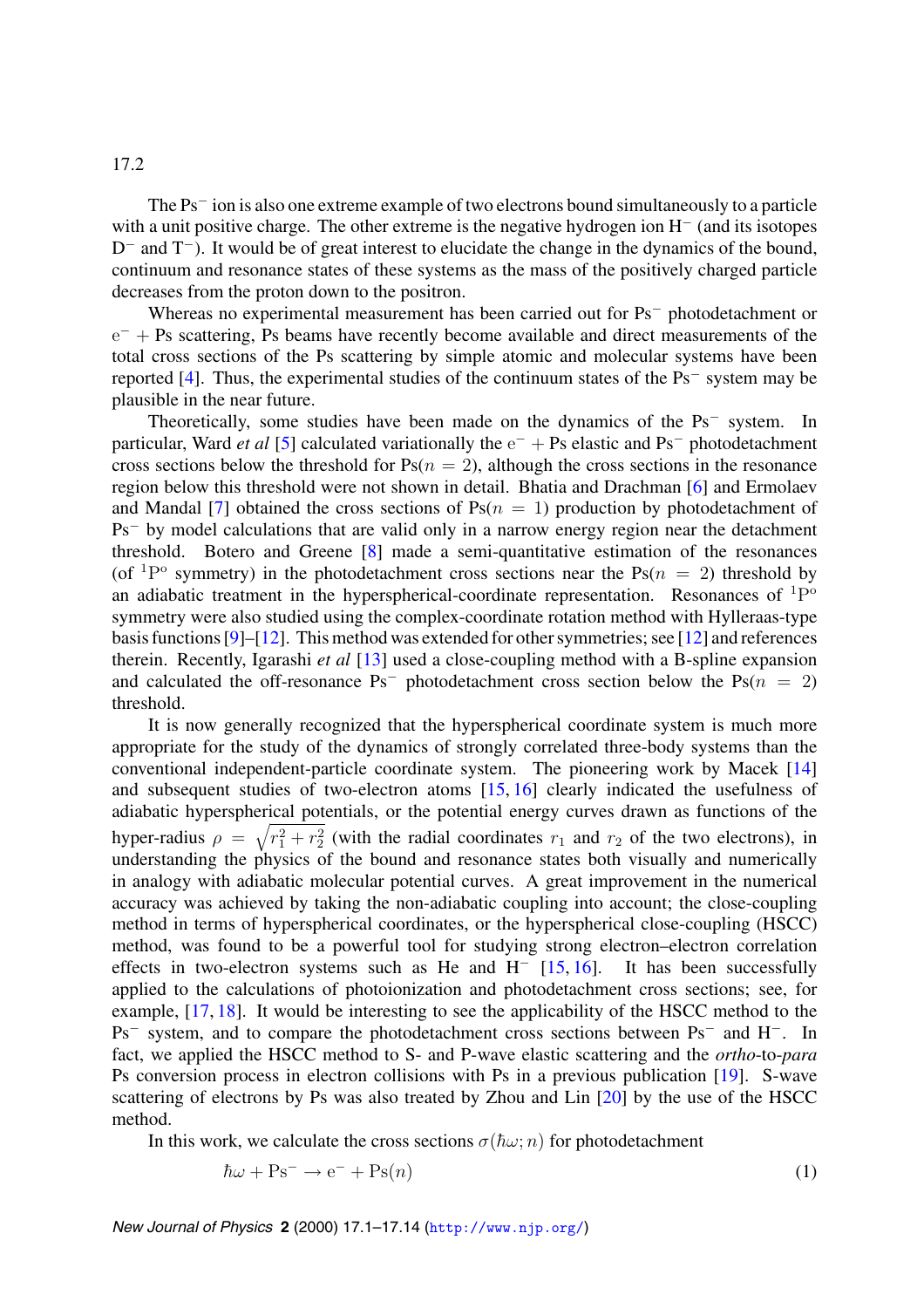<span id="page-2-0"></span>for photon energies below the  $Ps(n = 4)$  production threshold, and obtain resonance parameters of the  $1\text{P}^\text{o}$  symmetry from the continuum calculations. Atomic units are used throughout this paper unless otherwise stated.

## **2. The HSCC method**

We first define two sets of Jacobi coordinates  $(r_i, R_i)$  ( $i = 1, 2$ ), where  $r_i$  is the position vector of the *i*th electron  $e_i$  measured from the positron, and where  $R_i$  is the relative-distance vector from the centre of mass of the electron–positron pair to the other electron. The hyper-radius  $\rho$ is defined by

$$
\rho^2 = \frac{2}{3}R_i^2 + \frac{1}{2}r_i^2\tag{2}
$$

which turns out to be the same for  $i = 1$  and for  $i = 2$ . Here, the coefficient of a half is the reduced mass of Ps and the coefficient of two-thirds is the reduced mass between Ps and the remaining electron. In the following, the internal motion of Ps<sup>−</sup> is described, not in terms of the Jacobi coordinates, but in terms of  $\rho$  and five angular coordinates ( $\hat{r}_i$ ,  $\hat{R}_i$ ,  $\phi_i \equiv \tan^{-1}\{(\sqrt{3}/2)r_i/R_i\}$ ), denoted collectively by  $\Omega$ . The total Hamiltonian H of the system Ps<sup>-</sup> is divided into a part stemming from the kinetic-energy operator in  $\rho$  and the rest,  $h_{ad}$ , which is adiabatic in  $\rho$ . Thus we have

$$
H = -\frac{1}{2} \left( \frac{\mathrm{d}}{\mathrm{d}\rho^2} + \frac{5}{\rho} \frac{\mathrm{d}}{\mathrm{d}\rho} \right) + h_{ad}(\rho; \Omega) \tag{3}
$$

with

$$
h_{ad} = \frac{\Lambda^2}{2\rho^2} + V(\rho, \Omega) \tag{4}
$$

where  $V(\rho, \Omega)$  is the sum of all the Coulomb interactions in Ps<sup>-</sup>. The operator  $\Lambda$  is the fivedimensional grand angular momentum in  $\Omega$  [[14\]](#page-12-0), whose square may be written as

$$
\Lambda^2 = -\frac{1}{\sin^2 \phi_i \cos^2 \phi_i} \left( \frac{\mathrm{d}}{\mathrm{d}\phi_i} \sin^2 \phi_i \cos^2 \phi_i \frac{\mathrm{d}}{\mathrm{d}\phi_i} \right) + \frac{L_{R_i}^2}{\cos^2 \phi_i} + \frac{L_{r_i}^2}{\sin^2 \phi_i} \qquad (i = 1, 2) \tag{5}
$$

in terms of the angular-momentum operators  $L_{R_i}$  and  $L_{r_i}$  conjugate to the angles  $\hat{R}_i$  and  $\hat{r}_i$ .

The adiabatic channel functions  $\{\varphi_\mu\}$  and the adiabatic potentials  $\{U_\mu(\rho)\}\$  are the eigenfunctions and the eigenvalues of the adiabatic Hamiltonian  $h_{ad}$ , which contains  $\rho$  as the adiabatic parameter:

$$
h_{ad}(\rho;\Omega)\varphi_{\mu}(\rho;\Omega) = \left(U_{\mu}(\rho) - \frac{15}{8\rho^2}\right)\varphi_{\mu}(\rho;\Omega).
$$
\n(6)

As  $\rho \to \infty$ ,  $\varphi_{\mu}$  describes a fragmentation limit e<sup>-</sup> + Ps and  $U_{\mu}$  approaches the energy of this Ps. In the HSCC method the total wavefunction  $\Psi(\rho,\Omega)$  is expanded in the form

$$
\Psi(\rho,\Omega) = \sum_{\mu} \rho^{-5/2} F_{\mu}(\rho) \varphi_{\mu}(\rho;\Omega). \tag{7}
$$

Substitution of this expansion into the Schrödinger equation of the total system leads to coupled radial equations

$$
\left(-\frac{1}{2}\frac{d^2}{d\rho^2} + U_{\mu}(\rho) - E\right)F_{\mu}(\rho) + \sum_{\nu} V_{\mu\nu}F_{\nu}(\rho) = 0
$$
\n(8)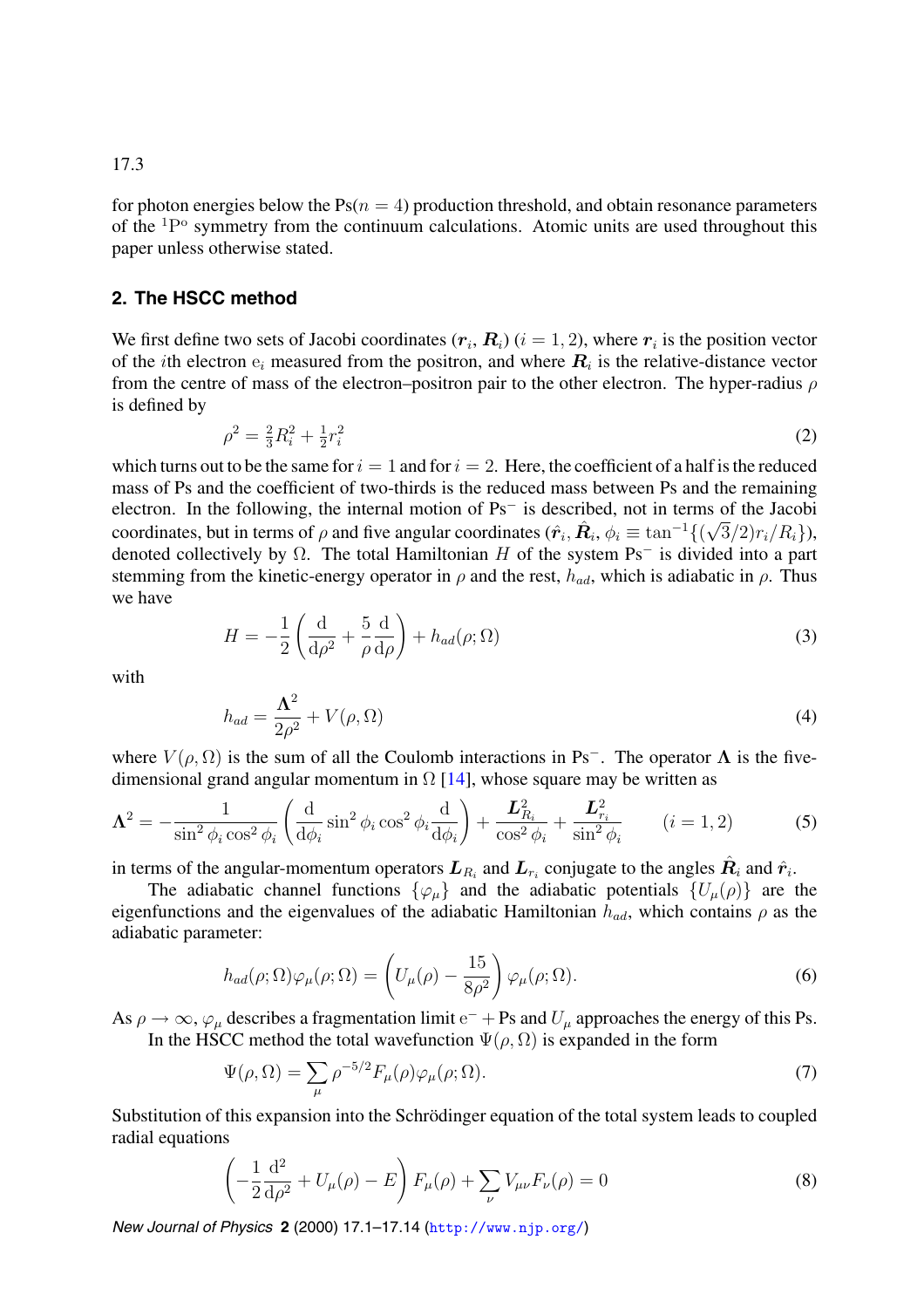<span id="page-3-0"></span>where  $V_{\mu\nu}$  represents the non-adiabatic coupling following from the differential operators on the right-hand side of [\(3\)](#page-2-0) [[21\]](#page-13-0). The procedure for solving the radial coupled equations is essentially the same as for the muon-transfer problem treated in [[21\]](#page-13-0).

The solutions in the hyperspherical coordinates are matched with the asymptotic solutions in the Jacobi coordinates at some point  $\rho = \rho_M$ . For these asymptotic solutions for  $\rho \ge \rho_M$ , we use a dipole representation [[22\]](#page-13-0) in which the continuum electron is described as a particle moving in the dipole field of the excited Ps atom, just as was done in [[18\]](#page-12-0).

The adiabatic channel functions  $\varphi_{\mu}$  in ([6\)](#page-2-0) are calculated by a variational method using a trial function for the  ${}^{2S+1}L$  symmetry with basis functions

$$
(\cos \phi_1)^{l_2} r_1^{l_1+n} e^{-\alpha r_1} \mathcal{Y}_{l_1 l_2}^L(\hat{\boldsymbol{r}}_1, \hat{\boldsymbol{R}}_1) + (-1)^S (\cos \phi_2)^{l_2} r_2^{l_1+n} e^{-\alpha r_2} \mathcal{Y}_{l_1 l_2}^L(\hat{\boldsymbol{r}}_2, \hat{\boldsymbol{R}}_2).
$$
\n(9)

The angular function  $\mathcal{Y}_{l_1l_2}^L(\hat{\bm{r}}_i, \hat{\bm{R}}_i)$  is a simultaneous eigenfunction of  $\bm{L}^2_{r_i}, \bm{L}^2_{R_i}$ , and  $(\bm{L}_{r_i} + \bm{L}_{R_i})^2$ with eigenvalues  $l_1(l_1 + 1)$ ,  $l_2(l_2 + 1)$ , and  $L(L + 1)$ , respectively. In the present calculation, 18 s, 16 p, 14 d, and 12 f orbitals (with  $l_1 = 0, 1, 2,$  and 3) are used, with all possible  $l_2$  values that couple with these  $l_1$  and produce the right value of  $L$ .

The photodetachment cross section  $\sigma(\hbar\omega; n)$  is calculated from the dipole matrix element  $\langle \Psi_f(n)|D|\Psi_i\rangle$ . Here, D is the dipole operator in the length or velocity form,  $\Psi_i$  the initial bound state of the <sup>1</sup>S<sup>e</sup> symmetry, and  $\Psi_f$  the final continuum state of the <sup>1</sup>P<sup>o</sup> symmetry with the boundary condition appropriate for the production of  $Ps(n)$  in the electron emission. The HSCC method is used consistently for calculating both the bound and the continuum wavefunctions.

### **3. Results and discussion**

The wavefunctions for the initial and the final states are calculated using all the channel functions associated with  $e^-$  + Ps( $n = 1$ –4) in the asymptotic region. The obtained energy of the initial bound state is −0.261 999 compared well with the recent, highly accurate theoretical value of −0.262 005 [\[1](#page-12-0)].

The matching radius  $\rho_M$  for the calculation of the continuum wavefunction is chosen as 720, since the photodetachment cross sections calculated with  $\rho_M = 720$  and with  $\rho_M = 920$ differed by less than 1% even near thresholds and since they turned out to be stable against the change in  $\rho_M$  for  $\rho_M \ge 720$ . The dipole matrix element is calculated by a radial integration over the range  $0 \le \rho \le 325$ .

The photodetachment cross sections obtained in the length and the velocity forms of the dipole operator should be exactly the same if the wavefunctions used in the dipole–matrix calculations were exact, although the gauge independence (or the same results from the length and velocity forms) does not always guarantee the exact wavefunctions. The present results with both gauges agree within 1% and, hence, here we report only the results from the length form. The appendix explains how we assess the convergence of the photodetachment cross section  $\sigma(\hbar\omega; n)$  for the production of Ps(n), with respect to the number of channels included in the HSCC equations for the final continuum state. As is explained in the appendix, the inclusion of all channels up to  $e^- + Ps(n = 4)$  is expected to lead to quite accurate cross sections except very close to the threshold  $E_{Ps(n=4)} = -0.015625$  for the formation of Ps( $n = 4$ ).

The calculated total photodetachment cross section  $\sum_n \sigma(\hbar\omega;n)$  is shown in figure [1](#page-4-0) below a photon energy of 6.7 eV in comparison with three other calculations. One is an estimation by Bhatia and Drachman [\[6](#page-12-0)] using the asymptotic wavefunction

$$
\Psi_i = C[R_i^{-1} \exp(-\gamma R_i)] \psi_{\text{Ps(1s)}}(\boldsymbol{r}_i)
$$
\n(10)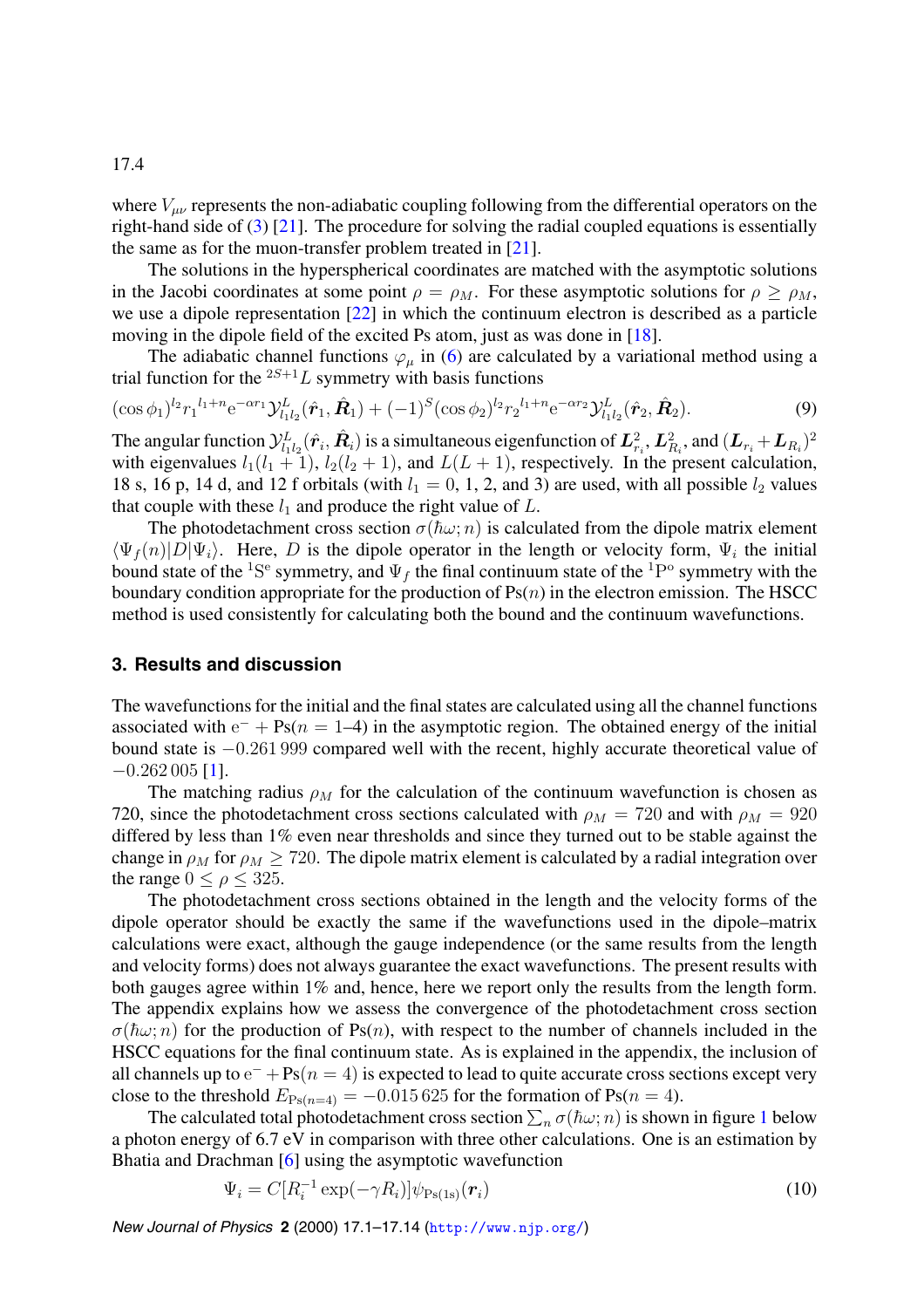<span id="page-4-0"></span>

**Figure 1.** The total cross section for photodetachment  $\hbar\omega + PS^- \rightarrow e^- + PS$  below the Ps $(n = 4)$  threshold. Full curve, present calculation; dashed curve, Bhatia and Drachman [\[6](#page-12-0)]; dot–dashed curve, Ward *et al* [\[5](#page-12-0)]; and open circles, Igarashi *et al* [[13](#page-12-0)]. The threshold energies for the production of  $Ps(n)$  are indicated by vertical arrows.

for the initial bound state and the properly symmetrized product of the Ps ground-state wavefunction  $\psi_{Ps(1s)}(\mathbf{r}_i)$  and a plane wave of the relative coordinate  $\mathbf{R}_i$  for the final state. In equation [\(10](#page-3-0)),  $\gamma$  satisfies  $\epsilon_0 = (3/4)\gamma^2$ , and the normalization constant C is determined to reproduce well the asymptotic form of an accurate Ps<sup>−</sup> wavefunction. This simple approximation for the photodetachment cross section is a modification of the method applied to the photodetachment of H<sup>−</sup> by Ohmura and Ohmura [\[23](#page-13-0)]. This approximation is valid only for low photoelectron energies for which the p-wave photoelectron is kept away from the inner region by the centrifugal barrier and has a small phase shift, and for which the main contribution to the dipole matrix element comes from a region where the photoelectron lies far from the neutral H or Ps atom.

Another, more elaborate calculation included in figure 1 was carried out by Ward *et al* [\[5](#page-12-0)] by means of the variational method below the  $Ps(n = 2)$  threshold. The cross section of Ward *et al* agrees well with the present results below 0.6 eV, where the cross section reaches its maximum. At higher photon energies, however, a considerable difference is found between them. The cross section of Ward *et al* is about 50% larger than the present HSCC results near 4 eV. For confirming the reliability of the present results we carried out a detailed convergence test not only as described in the appendix, but also by reducing the number of coupled equations for both the initial and final states to only the  $Ps(n = 1, 2)$  channels. All of these test calculations yielded nearly the same photodetachment cross sections around 5 eV and below, showing the good convergence of the present cross section, although the reduced coupled equations deteriorated the initialstate binding energy  $\epsilon_0$  to 0.011 974, compared with the value 0.011 999 obtained in the full calculation. As a further check of the numerical calculations we obtained the photodetachment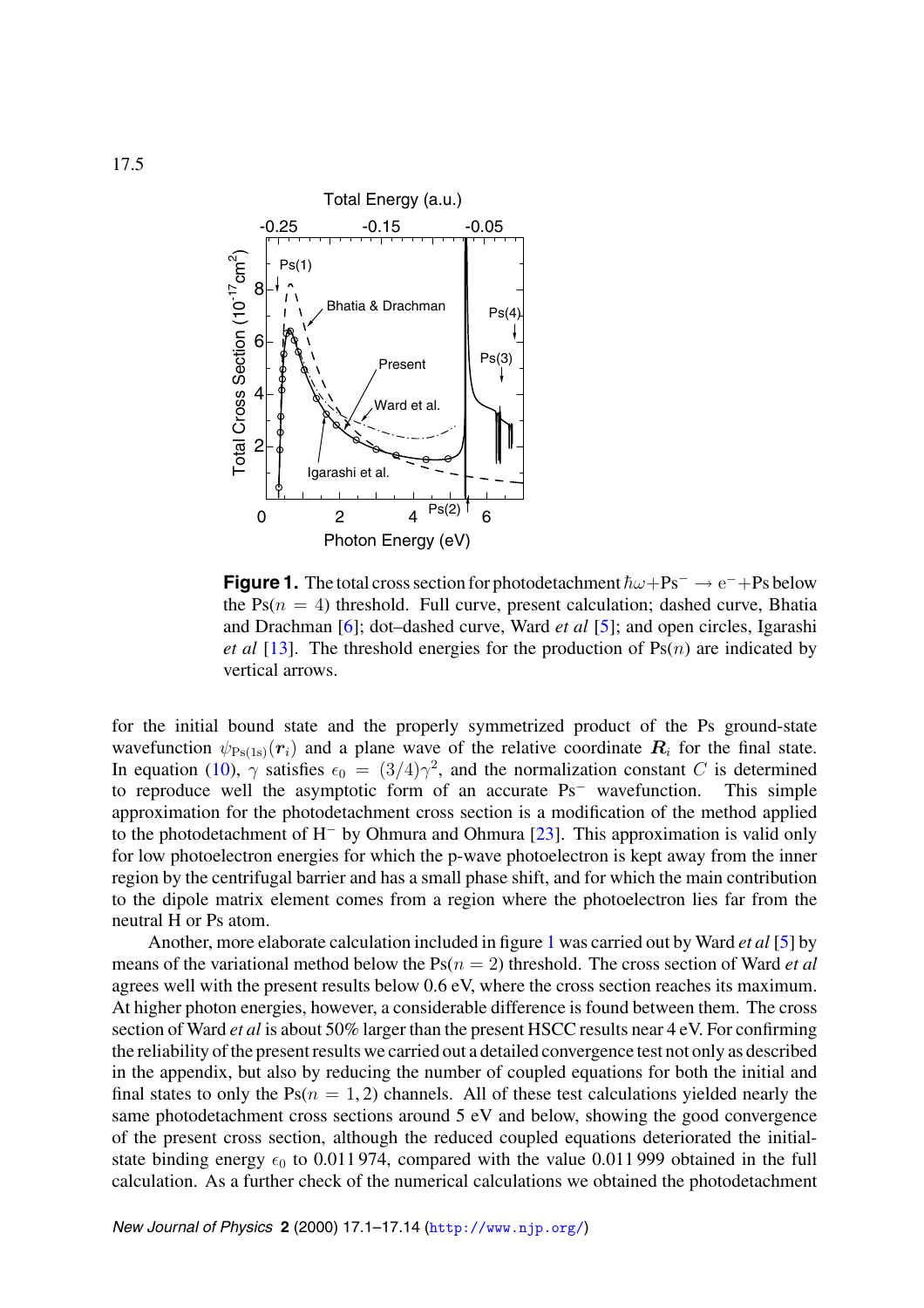**Table 1.** The phase shifts for scattering  $e^- + Ps(n = 1)$  of <sup>1</sup>P<sup>o</sup> symmetry at energies below the  $Ps(n = 2)$  threshold. The total energy of the system is given by  $E = \frac{3}{4}k^2 - 0.25$  in atomic units in terms of the wavenumber k of the relative motion. The present results are shown for two different sizes of the HSCC equations, namely, including all channels detaching into  $e^- + Ps(n = 1, 2)$  and including all channels  $e^-+Ps(n = 1-4)$ . Comparison is made with the variational calculation by Ward *et al* [\[5](#page-12-0)] and with the B-spline close-coupling calculation by Igarashi *et al* [\[13](#page-12-0)].

| $\boldsymbol{k}$ | E         | $Ps(n = 1, 2)$ | $Ps(n = 1-4)$ | Ward et al | Igarashi et al |
|------------------|-----------|----------------|---------------|------------|----------------|
| 0.05             | $-0.2481$ | $-0.0044$      | $-0.00026$    | $-0.0006$  |                |
| 0.10             | $-0.2425$ | $-0.0485$      | $-0.0425$     | $-0.038$   | $-0.0379$      |
| 0.15             | $-0.2331$ | $-0.140$       | $-0.0130$     | $-0.123$   |                |
| 0.20             | $-0.2200$ | $-0.258$       | $-0.244$      | $-0.235$   | $-0.235$       |
| 0.25             | $-0.2031$ | $-0.383$       | $-0.365$      | $-0.353$   |                |
| 0.30             | $-0.1825$ | $-0.501$       | $-0.477$      | $-0.463$   | $-0.463$       |
| 0.35             | $-0.1581$ | $-0.604$       | $-0.575$      | $-0.559$   |                |
| 0.40             | $-0.1300$ | $-0.688$       | $-0.654$      | $-0.635$   | $-0.634$       |
| 0.45             | $-0.0981$ | $-0.748$       | $-0.708$      | $-0.687$   |                |

cross sections of H<sup>−</sup> by replacing the positron mass with the proton mass, and found a satisfactory agreement with the cross sections found in the literature [[18,](#page-12-0) [24](#page-13-0), [25](#page-13-0)].

The third calculation compared in figure [1](#page-4-0) with the present results is an elaborate closecoupling calculation with B-spline expansion by Igarashi *et al* [[13\]](#page-12-0). The agreement is seen to be perfect.

Table 1 compares the phase shifts for scattering  $e^- + Ps(n = 1)$  of <sup>1</sup>P<sup>o</sup> symmetry calculated using two different sets of HSCC equations with those obtained by Ward *et al* [[5\]](#page-12-0) and by Igarashi *et al* [\[13](#page-12-0)]. The present values for the larger set of coupled equations are close to the results of Ward *et al* and Igarashi *et al*; the difference in the phase shifts is too small to explain the large difference, found in figure [1](#page-4-0), in the photodetachment cross sections between the present calculation and that of Ward *et al*. Calculated photodetachment cross sections are usually more stable than the phase shifts with respect to an increase in the number of coupled channels, since the former are obtained from the dipole matrix element between the initial and the final wavefunctions, which is insensitive to the small change in the phase of the wavefunction. Thus, the reason for the disagreement between the present cross section and that of Ward *et al* is unclear.

One of the oscillator-strength sum rules [[26\]](#page-13-0)

$$
S_{-1} \equiv (2\pi^2 \alpha)^{-1} \int_{\epsilon_0}^{\infty} d(\hbar \omega) \sum_n \sigma(\hbar \omega; n) / (\hbar \omega)
$$
  
= 
$$
\frac{8}{27} \langle \Psi_i | (\mathbf{r}_1 + \mathbf{r}_2)^2 | \Psi_i \rangle \equiv \tilde{S}
$$
 (11)

where  $\alpha$  is the fine-structure constant, was used by Bhatia and Drachman [[6\]](#page-12-0) for a consistency check. This check was made also by Ward *et al* [[5\]](#page-12-0). They reported a close agreement, namely,  $S_{-1}$  = 29.5 and  $\tilde{S}$  = 29.75. In this check, however, they used the cross section above the  $Ps(n = 2)$  threshold calculated in the asymptotic approximation of [[6\]](#page-12-0), since they carried out the variational calculation only below this threshold. As mentioned below equation ([10\)](#page-3-0), the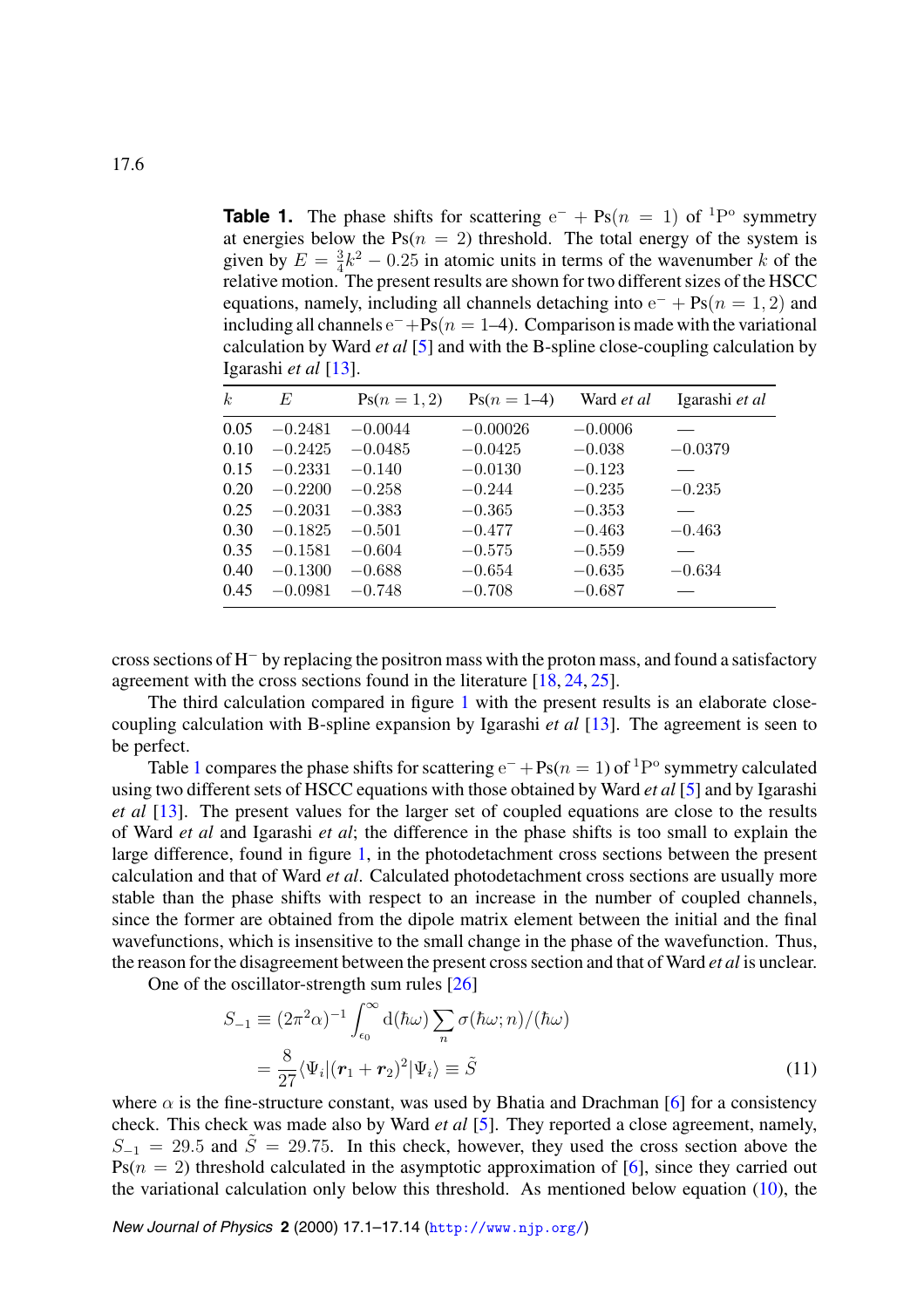asymptotic approximation is valid only for low photon energies near the detachment threshold. Indeed, the cross section in the asymptotic approximation differs significantly from that of other, more accurate calculations shown in figure [1](#page-4-0) even at a low energy of 0.6 eV. Furthermore, the contribution from the Ps production in excited states and the resonance effect on the photodetachment cross sections are also important for an accurate evaluation of S−<sup>1</sup>; neither of them is taken into account in the asymptotic approximation. Therefore, the apparent agreement between  $S_{-1}$  and  $\tilde{S}$  of Ward *et al* does not necessarily suggest the accuracy of their cross sections.

In the present calculation,  $\tilde{S}$  is found to be 29.79 and the contribution to  $S_{-1}$  from the region below the Ps( $n = 2$ ) threshold  $E_{Ps(n=2)}$  is 25.16. The latter value is to be compared with the corresponding contribution 28.0 in the length form in the calculation by Ward *et al* †. The larger value of Ward *et al* is naturally expected from figure [1](#page-4-0).

The present contribution to  $S_{-1}$  from the region between the Ps( $n = 2$ ) and Ps( $n = 3$ ) thresholds is 1.80 and that from the region between the  $Ps(n = 3)$  and  $Ps(n = 4)$  thresholds is 0.36, all the contributions up to the  $Ps(n = 4)$  threshold summing up to 27.32, which is still less than 29.79 by 2.47 ( $\equiv \Delta S_{-1}$ ). The oscillator-strength sum  $S_0$  up to the Ps( $n = 4$ ) threshold is 1.917 (1.389 from  $E < E_{Ps(n=2)}$ , 0.431 from  $E_{Ps(n=2)} < E < E_{Ps(n=3)}$ , and 0.097 from  $E_{\text{Ps}(n=3)} < E < E_{\text{Ps}(n=4)}$ , and is still less than the correct value of 2.000 by 0.083. This missing contribution, which should come from the region above the  $Ps(n = 4)$  threshold, is expected to explain a large part of the difference  $\Delta S_{-1}$ .

In figure [1](#page-4-0) for the total photodetachment cross section, we see sharp spikes in the neighbourhood of the Ps( $n = 2$ ) threshold (at 5.4287 eV in photon energy) and structures below the  $n = 3$  (6.3736 eV) and  $n = 4$  (6.7043 eV) thresholds. An energy region near the  $Ps(n = 2)$  $Ps(n = 2)$  $Ps(n = 2)$  threshold is enlarged in figure 2 for the partial cross sections  $\sigma(\hbar\omega; n)$  ( $n = 1, 2$ ) where a comparison is made with the cross section for photodetachment from H−. Two prominent spikes just below the Ps( $n = 2$ ) or H( $n = 2$ ) threshold are due to the first two of the infinite series of Feshbach resonances. These resonances are attributed to energy levels supported by an attractive adiabatic hyperspherical potential that decays as  $\rho^{-2}$  owing to the Stark effect on the degenerate Ps( $n = 2$ ) or H( $n = 2$ ) states. Another peak above the Ps( $n = 2$ ) or H( $n = 2$ ) threshold arises from a shape resonance of  ${}^{1}P^{\circ}$  symmetry. These resonances are discussed, for example, in [[8\]](#page-12-0).

The channel functions in ([6\)](#page-2-0) contain the information on the correlation patterns between the particles and they are reflected in the shape of the corresponding adiabatic potential curves. After [\[27](#page-13-0)], we use the label  $n(K,T)^{A}$  to specify a channel or a potential curve and use a set of quantum numbers  $n(K,T)_{n'}^A$  to assign a resonance which is mainly supported by the  $n(K,T)^A$ potential curve and for which the inner (outer) electron is interpreted to be in the orbital with a radial quantum number  $n(n')$  . A channel function with  $n$  describes the fragmentation into  $e^-$  + Ps(n) in the asymptotic region, and its potential curve approaches the energy of Ps(n). The quantum number K is related to the average of the vectorial distance  $r_i$  between the two particles in  $Ps(n)$  projected onto the relative vector  $R_i$  between Ps and the other electron. The quantum number  $T$  is related to the average of the total angular momentum projected onto the interelectronic axis. A channel function with  $A = +(-)$  has an antinodal (nodal) structure near  $r_1 = r_2$ , while that with  $A = 0$  has much less amplitude there; A represents the radial correlation

<sup>†</sup> This value was estimated by subtracting from the value of  $S_{-1}$  quoted in [\[5](#page-12-0)] the contribution from the region above the  $Ps(n = 2)$  threshold calculated in the asymptotic approximation.

 $\ddagger$  The radial quantum number n' for the outer electron is assumed to start from n and to increase one by one in a particular series, although its meaning deviates from the Rydberg principal quantum number.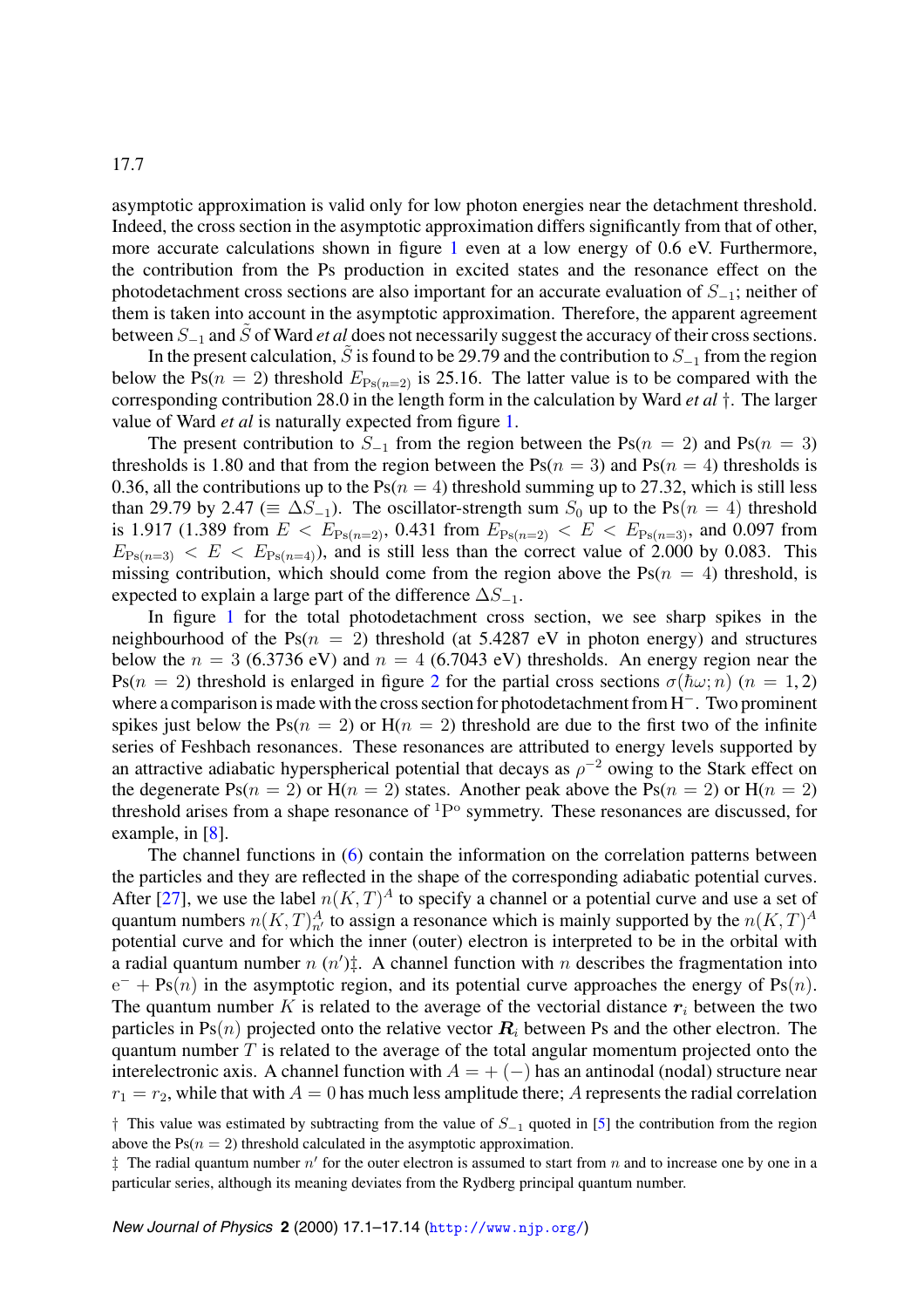<span id="page-7-0"></span>

**Figure 2.** Partial photodetachment cross sections for  $\hbar\omega + H^- \rightarrow e^- + H(n)$  and  $\hbar\omega + \text{Ps}^- \rightarrow e^- + \text{Ps}(n)$  near the  $n = 2$  threshold indicated by vertical arrows. Full curve,  $n = 1$  production; and dotted curve,  $n = 2$  production.

or the correlation between  $r_1$  and  $r_2$ . The rules specified in [\[27](#page-13-0)] for the case of He and H<sup>-</sup> have been applied to assign the  $(K,T)^A$  quantum numbers to each of the Ps<sup>−</sup> potentials. Channels with larger K in each manifold have lower-lying potentials as  $\rho \to \infty$  than those with smaller K. For small  $\rho$ ,  $A = +$  channels are more attractive than  $A = -$  channels.

The <sup>1</sup>P<sup>o</sup> potential curves converging to the  $n = 3 (n = 4)$  thresholds in the asymptotic region are shown in figure [3](#page-8-0) (figure [4](#page-8-0)). The potentials  $3(1, 1)^+$  and  $3(2, 0)^-$  in figure 3 and  $4(3, 0)^-$ ,  $4(2, 1)^{+}$  $4(2, 1)^{+}$ , and  $4(1, 0)^{-}$  in figure 4 are attractive in nature at large  $\rho$ , due to the dipole potentials resulting from the degenerate excited states  $Ps(n = 3)$  or  $Ps(n = 4)$ . They support infinite series of Feshbach resonances. The law of a constant energy ratio between adjacent resonances in a particular series, derived by Gailitis and Damburg [\[22](#page-13-0)], may be used to identify the series.

The partial photodetachment cross sections  $\sigma(\hbar\omega; n)$  below the  $n = 3$  ( $n = 4$ ) threshold are shown in figure [5](#page-9-0) (figure [6\)](#page-10-0) for the  $H^-$  and Ps<sup>-</sup> systems. We see that the resonances supported by the channels with  $A = +$  have broader widths than the  $A = -$  resonances. The main decay channels satisfy  $\Delta n = -1$  and  $\Delta K = -1$  with T and A unchanged [[28\]](#page-13-0), namely,  $3(1,1)^+ \rightarrow 2(0,1)^+$  and  $4(2,1)^+ \rightarrow 3(1,1)^+$  for the  $A = +$  channels and  $3(2,0)^- \rightarrow 2(1,0)^$ and  $4(3,0)^{-} \rightarrow 3(2,0)^{-}$  for the  $A = -$  channels. A channel with  $A = +$  has a deeper minimum at a smaller  $\rho$  than a channel with  $A = -$ . This leads to a larger overlap and stronger nonadiabatic coupling between  $n(K,T)^A$  and  $(n-1)(K-1,T)^A$  for  $A = +$  than for  $A = -$  and, hence, to broader  $A = +$  resonances than  $A = -$  resonances.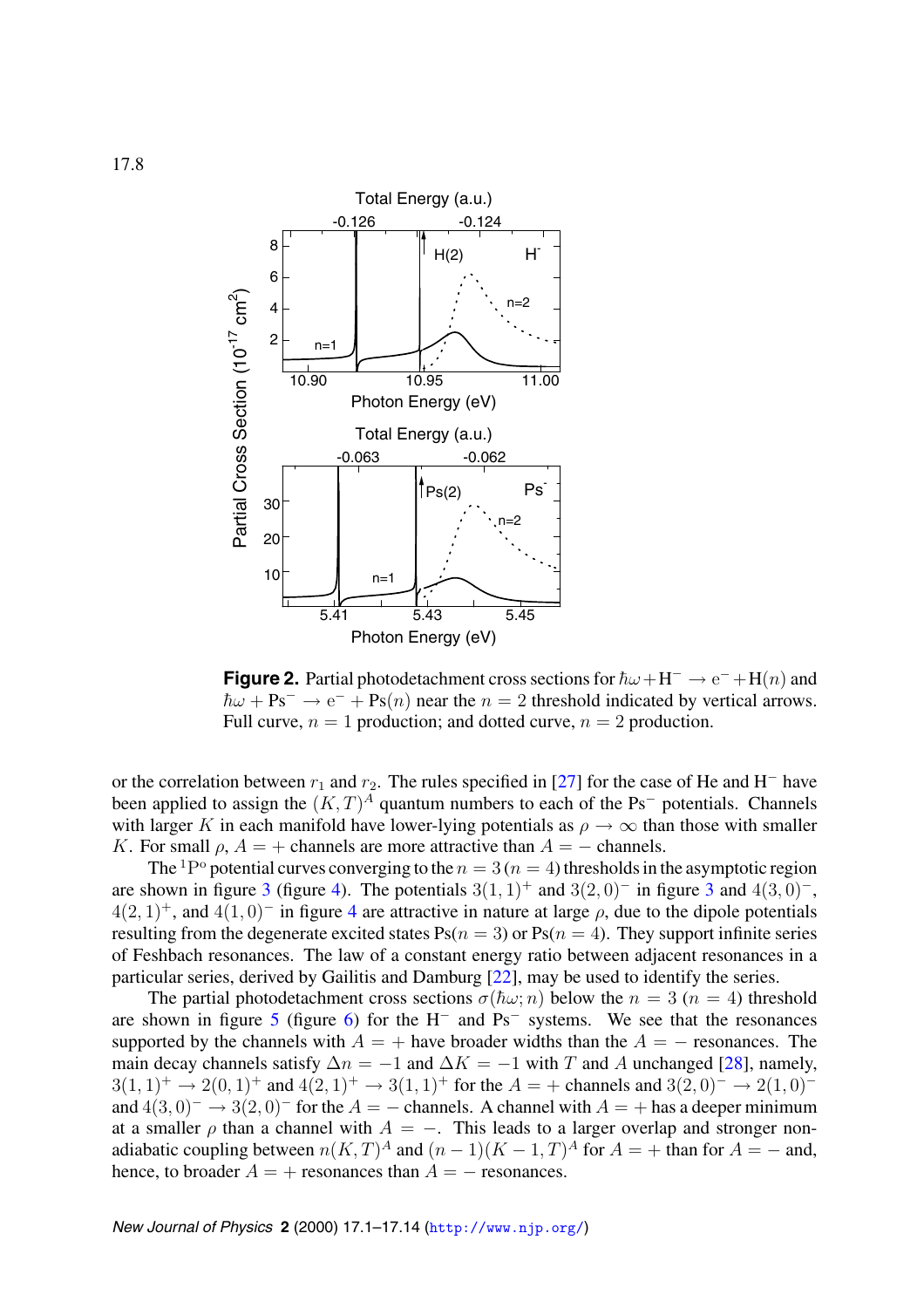

**Figure 3.** The <sup>1</sup>P<sup>o</sup> potential curves converging to the  $Ps(n = 3)$  threshold in the asymptotic region. A set of quantum numbers  $(K,T)^A$  is attached to each curve.



**Figure 4.** The <sup>1</sup>P<sup>o</sup> potential curves converging to the  $Ps(n = 4)$  threshold in the asymptotic region. A set of quantum numbers  $(K,T)^A$  is attached to each curve.

A close qualitative resemblance between the photodetachment spectra of Ps<sup>−</sup> and H<sup>−</sup> is seen in figure [2](#page-7-0) up to the energy region of the shape resonance near the  $Ps(n = 2)$  threshold. For energies near and above the  $3(1,1)_3^+$  resonance in figure [5,](#page-9-0) there still exist corresponding resonances in Ps<sup>−</sup> and H−, but the detailed shape begins to differ depending on the system. The  $4(3,0)$ <sup>-</sup> series seen for Ps<sup>-</sup> in figure [6](#page-10-0) is missing for H<sup>-</sup> in the same figure. Both in figure [5](#page-9-0) and in figure [6](#page-10-0) there are energy regions between prominent resonances where  $\sigma(\hbar\omega; n=2) > \sigma(\hbar\omega; n=1)$  for Ps<sup>-</sup> and  $\sigma(\hbar\omega; n=2) < \sigma(\hbar\omega; n=1)$  for H<sup>-</sup>.

*New Journal of Physics* **2** (2000) 17.1–17.14 (<http://www.njp.org/>)

<span id="page-8-0"></span>17.9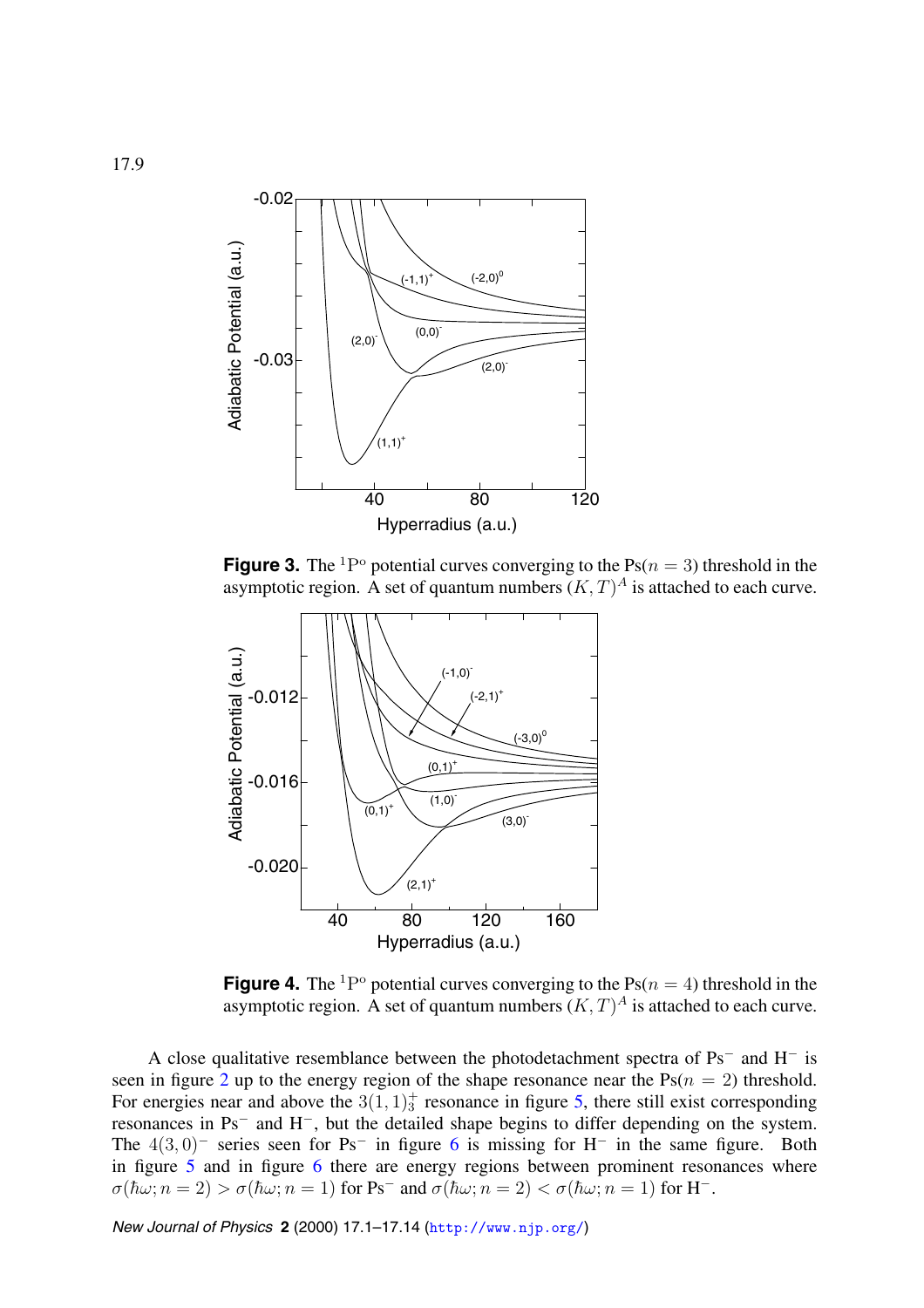<span id="page-9-0"></span>

**Figure 5.** Partial photodetachment cross sections for the H<sup>−</sup> and Ps<sup>−</sup> systems below the  $n = 3$  threshold indicated by vertical arrows. Full curve,  $n = 1$ production; and dotted curve,  $n = 2$  production.

The calculated resonance energies and widths are compared with the results of the complexcoordinate rotation method  $[9]-[11]$  $[9]-[11]$  $[9]-[11]$  $[9]-[11]$  in table [2.](#page-11-0) We include the resonance parameters calculated in terms of three basis sets: (a) all channel functions leading to  $Ps(n = 1-4) + e^{-}$ , (b) all channel functions leading to Ps( $n = 1-3$ ) + e<sup>-</sup>, and (c) all channel functions leading to  $Ps(n = 1-2) + e^{-}$ . The convergence behaviour of the resonance parameters near the Ps( $n = 2$ ) threshold may give a rough estimate of the reliability of the present calculation. The resonance positions calculated with the basis sets (b) and (c) agree within three to four digits. Those with the basis sets (a) and (b) agree within four to five digits. The widths from these three basis sets agree within about 15%. Near the  $Ps(n = 2)$  threshold, the channels detaching into  $e^- + Ps(n = 2)$  are weakly open or weakly closed and those detaching into  $e^- + Ps(n = 3)$  or  $e^-$  + Ps( $n = 4$ ) are strongly closed. We believe that the position of an  $n'(K,T)_{n''}^A$  resonance calculated with all channels  $e^- + Ps(n = 1-n_c)$  is reliable to within about four digits if  $n_c > n'$ and to within three digits if  $n_c = n$ , and that the width is reliable to within about 20% if  $n_c \geq n$ .

The agreement between the present resonance parameters and those by the complex-rotation method is good for resonances below the  $Ps(n = 3)$  threshold. For resonances just below the  $Ps(n = 4)$  threshold, the present and complex-rotation resonance positions agree to within about three digits. The widths of the  $4(3,0)_6^-$ ,  $4(2,1)_6^+$ , and  $4(3,0)_7^-$  resonances, however, disagree between the present work and the complex-rotation calculation.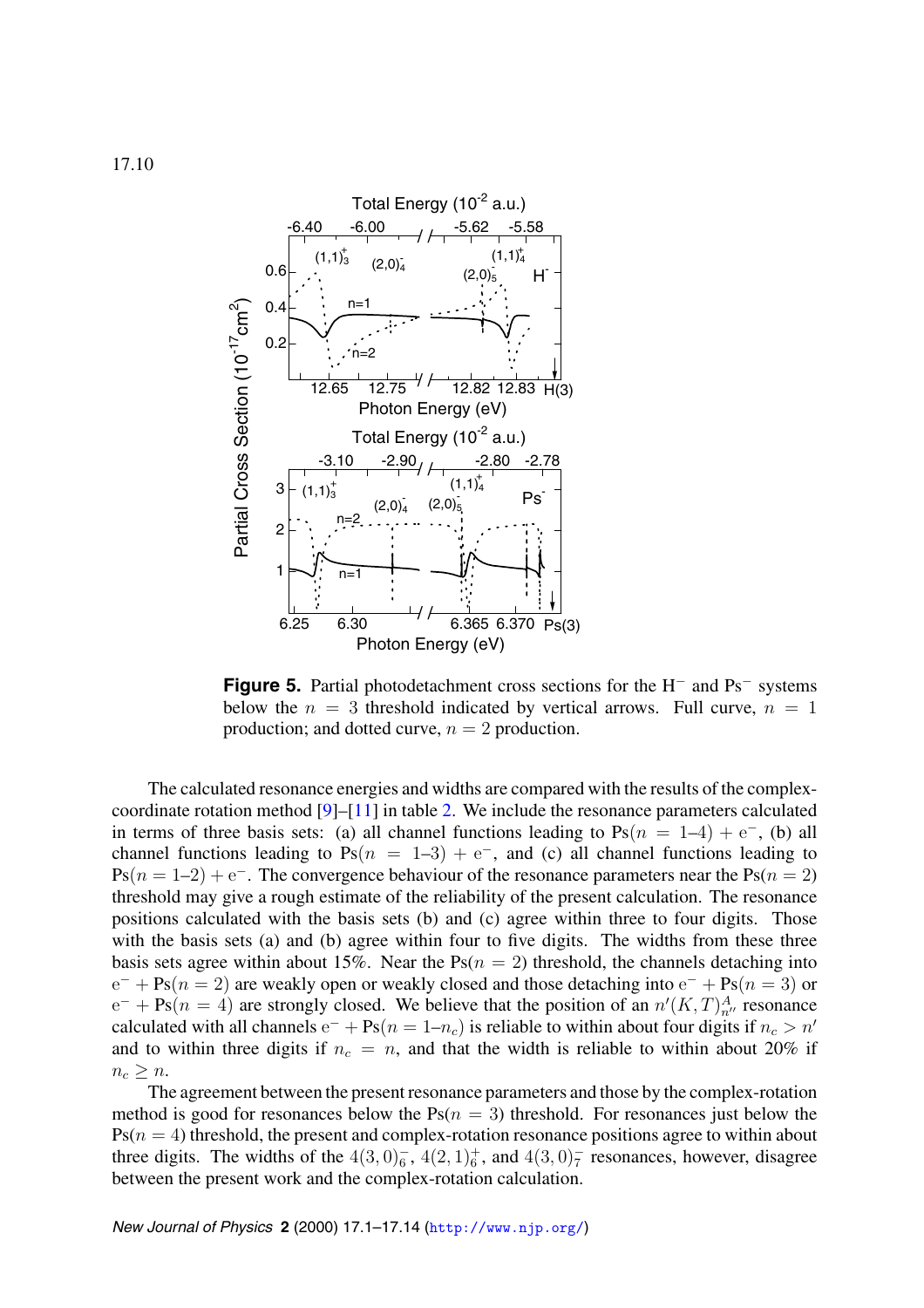<span id="page-10-0"></span>

**Figure 6.** Partial photodetachment cross sections for the H<sup>−</sup> and Ps<sup>−</sup> systems below the  $n = 4$  threshold indicated by vertical arrows. Full curve,  $n = 1$ production; dotted curve,  $n = 2$  production; and dashed curve,  $n = 3$  production.

### **4. Summary**

The HSCC method is used to calculate the total and partial photodetachment cross sections for the Ps<sup>−</sup> system. The present total cross section agrees well with the variational calculations of Ward *et al* [[5\]](#page-12-0) below the photon energy of the cross section maximum, but is considerably lower than the result of [[5\]](#page-12-0) at higher energies. The off-resonance cross section below the  $Ps(n = 2)$ threshold calculated by Igarashi *et al* [[13\]](#page-12-0) using a close-coupling method with a B-spline basis set agrees well with the present results at all the energies reported in [[13\]](#page-12-0). A drastic increase in the present cross section occurs near the  $Ps(n = 2)$  threshold due to Feshbach and shape resonances. Fine structures in the total and partial cross sections due to Feshbach resonances are found also just below the Ps( $n = 3$ ) threshold and just below the Ps( $n = 4$ ) threshold. The resonance parameters obtained in the present calculations are generally in good agreement with the results of the complex-coordinate rotation calculation [\[9](#page-12-0)]–[\[11](#page-12-0)].

The photodetachment cross sections of H<sup>−</sup> and Ps<sup>−</sup> are compared in detail both in the resonance regions and off resonance. They appear qualitatively similar to each other, although the detailed shapes of the corresponding resonances in H<sup>−</sup> and Ps<sup>−</sup> start to differ beyond the lowest Feshbach resonance below the  $n = 3$  threshold. Some narrow resonances found in Ps<sup>−</sup> below the Ps( $n = 4$ ) threshold are without their counterparts in the H<sup>-</sup> spectrum. The relative magnitudes of the partial cross sections at the higher photon energies depend strongly on the system.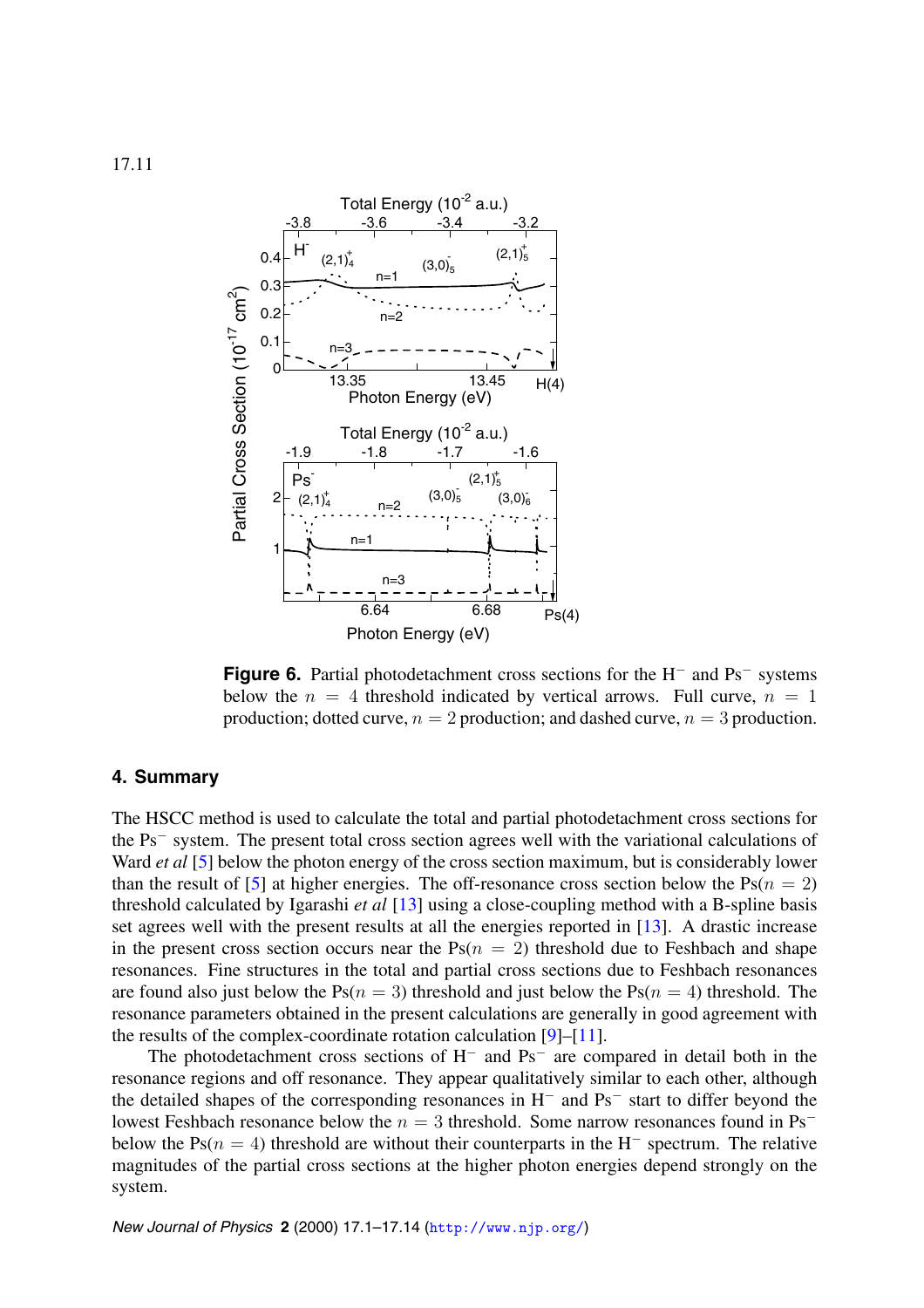| Label                                                                                   | Present                                                                                           | ⊾∽ ⊥<br>Complex rotation                                                        |  |  |  |  |
|-----------------------------------------------------------------------------------------|---------------------------------------------------------------------------------------------------|---------------------------------------------------------------------------------|--|--|--|--|
| $n(K,T)_{n'}^A$                                                                         | $(E_r, \Gamma)$                                                                                   | $(E_r, \Gamma)$                                                                 |  |  |  |  |
| $2(1,0)^{-}_{3}$                                                                        | $(-6.3155[-2], 9.2[-7])$ <sup>a</sup><br>$(-6.3156[-2], 9.8[-7])^c$<br>$(-6.3144[-2], 8.9[-7])^d$ | $(-6.3156[-2], 1.0 \pm 0.3[-6])^{\rm b}$                                        |  |  |  |  |
| 2(1,0) <sub>4</sub>                                                                     | $(-6.2543[-2], 2.5[-7])$ <sup>a</sup><br>$(-6.2543[-2], 2.7[-7])^c$<br>$(-6.2542[-2], 2.4[-7])^d$ |                                                                                 |  |  |  |  |
| 2(0,1) <sub>2</sub>                                                                     | $(-6.2158[-2], 6.4[-4])^{\rm a}$<br>$(-6.2153[-2], 5.1[-4])^c$<br>$(-6.2174[-2], 5.4[-4])^d$      | $(-6.217[-2], 4.5 \pm 0.3[-4])^e$                                               |  |  |  |  |
| $3(1,1)3+$                                                                              | $(-3.1621[-2], 2.2[-4])^{\rm a}$<br>$(-3.1572[-2], 2.2[-4])^c$                                    | $(-3.1622[-2], 2.2[-4] \pm 1[-7])^{\rm b}$                                      |  |  |  |  |
| 3(2,0) <sub>4</sub>                                                                     | $(-2.9212[-2], 1.5[-6])^{\rm a}$<br>$(-2.9205[-2], 1.8[-4])^c$                                    | $(-2.9215[-2], 1.5 \pm 0.1[-6])^{\rm b}$                                        |  |  |  |  |
| $3(2,0)_{5}^{-}$                                                                        | $(-2.8125[-2], 6.0[-7])^{\rm a}$<br>$(-2.8114[-2], 3.7[-7])^c$                                    |                                                                                 |  |  |  |  |
| 3(1,1) <sub>4</sub>                                                                     | $(-2.8099[-2], 3.3[-5])^{\rm a}$<br>$(-2.8057[-2], 2.9[-5])^c$                                    |                                                                                 |  |  |  |  |
| 3(2,0) <sub>6</sub>                                                                     | $(-2.7864[-2], 8.7[-8])$ <sup>a</sup><br>$(-2.7860[-2], 1.0[-7])^c$                               |                                                                                 |  |  |  |  |
| 3(1,1) <sub>5</sub>                                                                     | $(-2.7811[-2], 3.5[-6])^{\rm a}$<br>$(-2.7860[-2], 3.0[-6])^c$                                    |                                                                                 |  |  |  |  |
| 4(2,1) <sub>4</sub><br>$4(3,0)_{5}^{-}$                                                 | $(-1.8863[-2], 3.2[-5])^{\rm a}$<br>$(-1.7031[-2], 1.1[-6])^a$                                    | $(-1.8890[-2], 3.1 \pm 0.1[-5])^{\text{f}}$<br>$(-1.7041[-2], 1.3[-6])^{\rm f}$ |  |  |  |  |
| $4(2,1)^+$                                                                              | $(-1.6480[-2], 2.0[-5])^{\rm a}$                                                                  | $(-1.6540[-2], 2.0 \pm 0.1[-5])^{\text{f}}$                                     |  |  |  |  |
| 4(3,0) <sub>6</sub>                                                                     | $(-1.6139[-2], 4.2[-7])^{\rm a}$                                                                  | $(-1.6161[-2], 4.7 \pm 5, [-6])^{\text{f}}$                                     |  |  |  |  |
| 4(2,1) <sub>6</sub>                                                                     | $(-1.5855[-2], 6.4[-6])^{\rm a}$                                                                  | $(-1.5880[-2], 1.7 \pm 0.5[-5])^{\text{f}}$                                     |  |  |  |  |
| $4(3,0)_{7}^{-}$                                                                        | $(-1.5819[-2], 1.3[-7])$ <sup>a</sup>                                                             | $(-1.5803[-2], 2.5 \pm 2, [-6])^{\text{f}}$                                     |  |  |  |  |
| <sup>a</sup> Including all channels detaching into $e^- + Ps(n = 1-4)$ .<br>$^{b}$ [9]. |                                                                                                   |                                                                                 |  |  |  |  |
| <sup>c</sup> Including all channels detaching into $e^- + Ps(n = 1-3)$ .                |                                                                                                   |                                                                                 |  |  |  |  |
| <sup>d</sup> Including all channels detaching into $e^- + Ps(n = 1-2)$ .                |                                                                                                   |                                                                                 |  |  |  |  |

<span id="page-11-0"></span>**Table 2.** <sup>1</sup>P<sup>o</sup> resonances of the Ps<sup> $-$ </sup> system.  $E_r$  denotes the resonance energy in atomic units,  $\Gamma$  denotes the resonance width in atomic units, and  $x[y] = x \times 10^y$ .

 $e$  [[11\]](#page-12-0).  $f$  [\[10](#page-12-0)].

In the present work, all the channels detaching into  $e^- + Ps(n = 1-4)$  have been coupled in solving the scattering equation of the  ${}^{1}P^{\circ}$  symmetry. Higher closed channels may need to be coupled to obtain more accurate resonance parameters and photodetachment cross sections close to the  $n = 4$  threshold.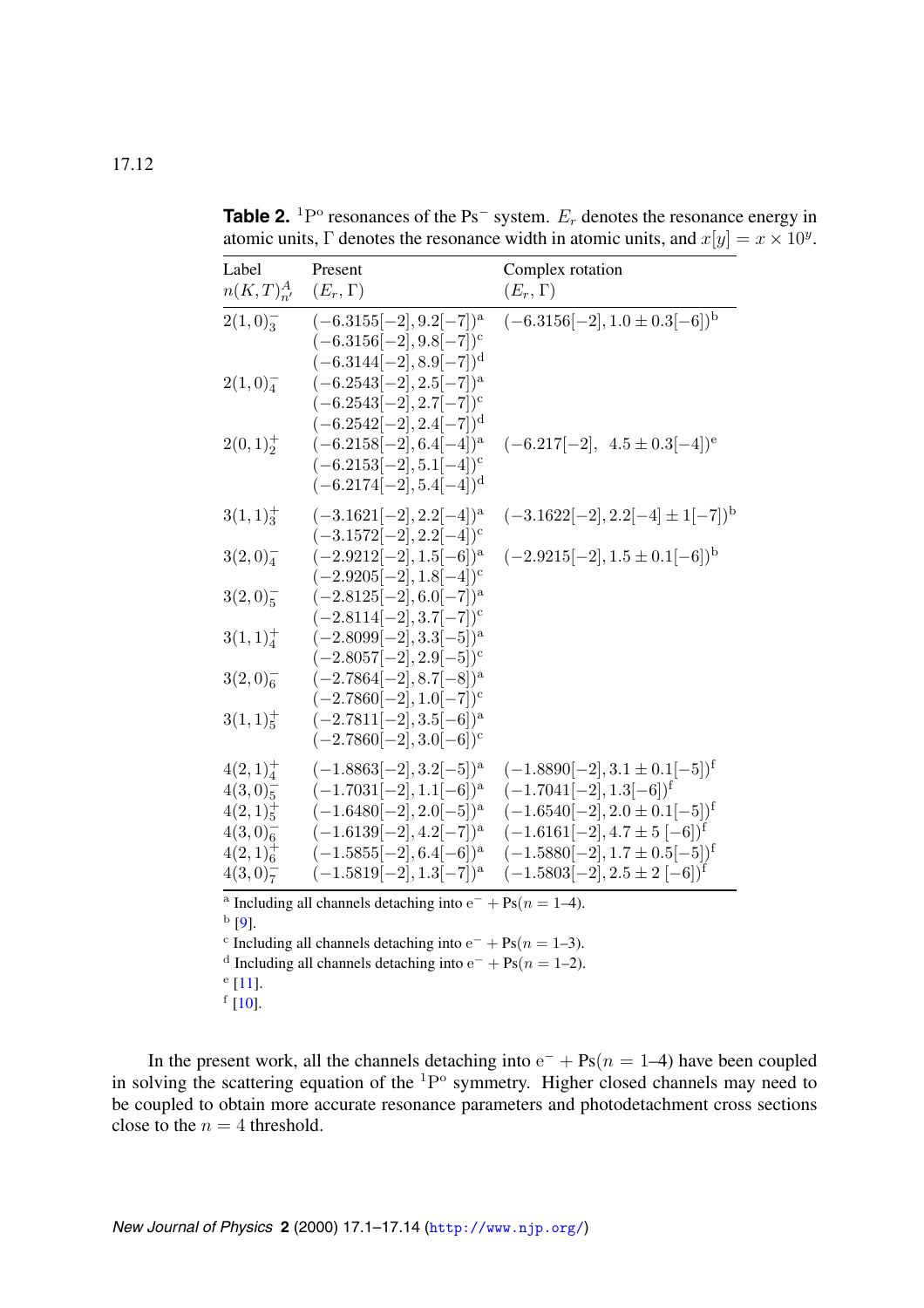#### <span id="page-12-0"></span>**Appendix**

Here we assess the convergence behaviour of the photodetachment cross section  $\sigma(\hbar\omega;\ n)$  for the production of  $Ps(n)$ , with respect to the number of channels included in the HSCC equations for the final continuum state. For this purpose we compare the cross section  $\sigma^{(1-3)}(\hbar\omega; n)$  calculated including all channels detaching into  $e^- + Ps(n = 1-3)$  with the cross section  $\sigma^{(1-4)}(\hbar\omega; n)$ calculated including all channels  $e^- + Ps(n = 1-4)$ . The cross sections  $\sigma^{(1-3)}(\hbar\omega; n)$  and  $\sigma^{(1-4)}(\hbar\omega; n)$  agree with each other to within 1% for both  $n = 1$  and  $n = 2$  at total energies E below −0.03. Near the threshold  $E_{Ps(n=3)} = -0.027778$  for  $e^- + Ps(n=3)$ , however, some disagreement between the  $n = 2$  cross sections starts to occur; at  $E = -0.029$ , for example,  $\sigma^{(1-3)}(\hbar\omega; n = 2)$  is about 6% smaller than  $\sigma^{(1-4)}(\hbar\omega; n = 2)$ , although  $\sigma^{(1-3)}(\hbar\omega; n = 1)$ and  $\sigma^{(1-4)}(\hbar\omega; n = 1)$  agree with each other to within 0.2%. As E approaches the threshold  $E_{\text{Ps}(n=3)}$  further, the convergence in the cross section becomes slower and slower, although the gauge insensitivity is still well maintained. Thus, at  $E = -0.027804$ ,  $\sigma^{(1-3)}(\hbar\omega; n = 1)$  is about 15% larger than  $\sigma^{(1-4)}(\hbar\omega; n = 1)$ , and  $\sigma^{(1-3)}(\hbar\omega; n = 2)$  is about 25% larger than  $\sigma^{(1-4)}(\hbar\omega; n = 2)$ . By generalizing this, we may infer, empirically, that the retention of all the channels in the HSCC equations up to and including the lowest-lying closed channels yields accurate cross sections  $\sigma(\hbar\omega; n)$  except, possibly, very close to the threshold for the opening of another set of channels. This empirical rule was also found in previous applications of the HSCC method to the photoionization of He and photodetachment of H<sup>−</sup> [18]. In the present production run, we include all channels up to  $e^- + Ps(n = 4)$ . Therefore, the calculated cross sections are expected to be very accurate except very close to the threshold  $E_{Ps(n=4)} = -0.015625$  for  $Ps(n = 4)$ .

#### **References**

- [1] See, for example, Ho Y K 1993 *Phys. Rev.* A **48** 4780 Frolov A M 1999 *Phys. Rev.* A **60** 2834 Korobov V I 2000 *Phys. Rev.* A **61** 064 503 and references therein
- [2] Mills A P Jr 1981 *Phys. Rev. Lett.* **46** 717
- [3] Mills A P Jr 1983 *Phys. Rev. Lett.* **50** 671
- [4] Zafar N, Laricchia G, Charlton M and Garner A 1996 *Phys. Rev. Lett.* **76** 1595 Garner A J, Laricchia G and Özen A 1996 *J. Phys. B: At. Mol. Opt. Phys.* **29** 5961
- [5] Ward S J, Humberston J W and McDowellMRC 1987 *J. Phys. B: At. Mol. Phys.* **20** 127
- [6] Bhatia A K and Drachman R J 1985 *Phys. Rev.* A **32** 3745
- [7] Ermolaev A M and Mandal C R 1988 *J. Phys. B: At. Mol. Opt. Phys.* **21** 2077
- [8] Botero J and Greene C H 1986 *Phys. Rev. Lett.* **56** 1366
- [9] Bhatia A K and Ho Y K 1990 *Phys. Rev.* A **42** 1119
- [10] Ho Y K and Bhatia A K 1991 *Phys. Rev.* A **44** 2890
- [11] Ho Y K and Bhatia A K 1993 *Phys. Rev.* A **47** 1497
- [12] Ivanov I and Ho Y K 1999 *Phys. Rev.* A **60** 1015
- [13] Igarashi A, Nakazaki S and Ohsaki A 2000 *Phys. Rev.* A **61** 032 710
- [14] Macek J H 1968 *J. Phys. B: At. Mol. Phys.* **1** 831
- [15] Fano U 1983 *Rep. Prog. Phys.* **46** 97
- [16] Lin C D 1995 *Phys. Rep.* **257** 1
- [17] Starace A F 1993 *Many-Body Theory of Atomic Structure and Photoionization*, ed T N Chang (Singapore: World Scientific) ch 5